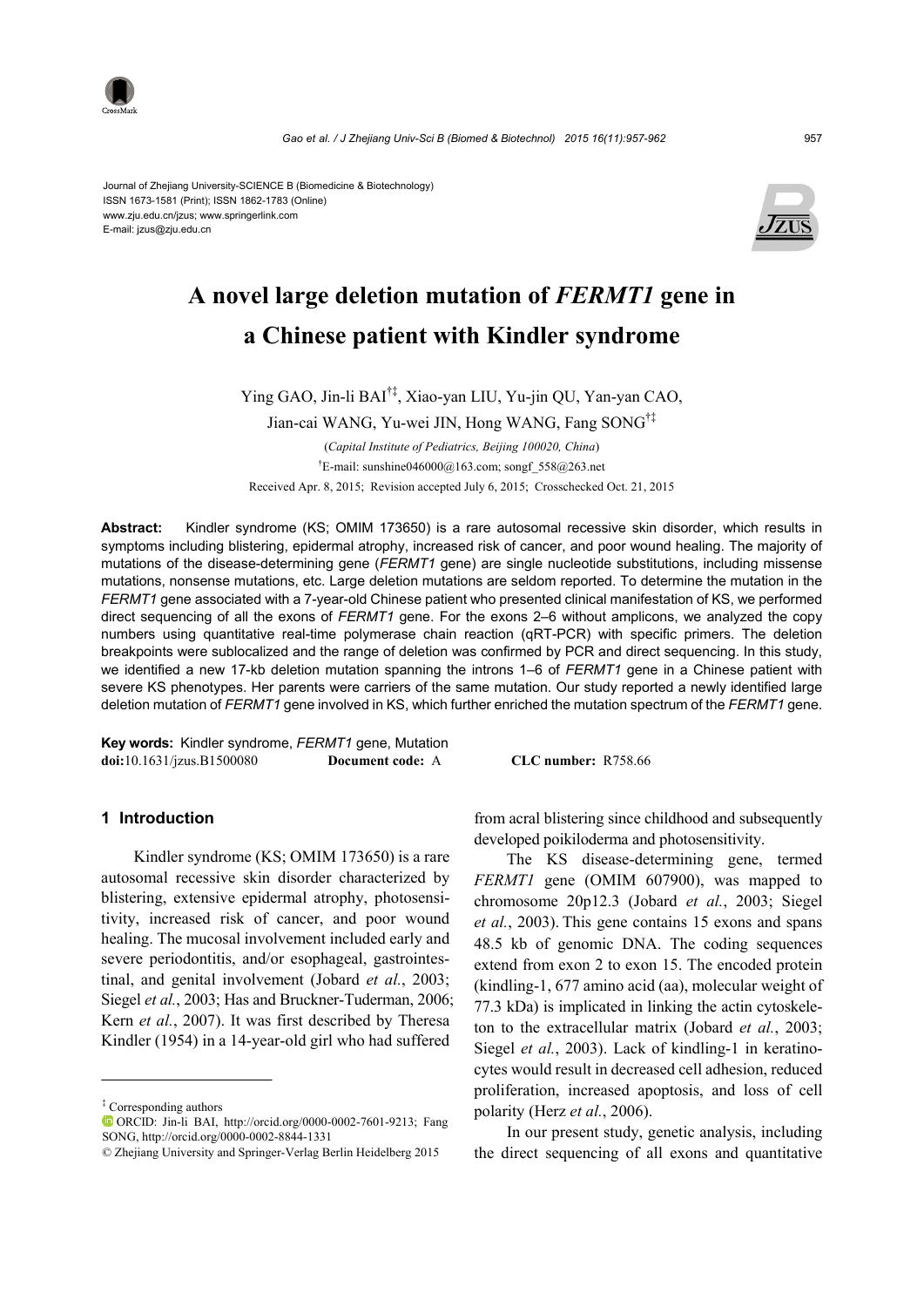real-time polymerase chain reaction (qRT-PCR) were performed in order to identify a new, larger deletion mutation spanning about 17 kb from the intron 1 to intron 6 of *FERMT1* gene in a Chinese KS family.

## **2 Materials and methods**

## **2.1 Patient and DNA samples**

Genomic DNA was extracted from the peripheral blood leukocytes of the patient and her parents, using the phenol-chloroform method. Informed consent was obtained from the patient's parents. The project was approved by the Ethics Committee of the Capital Institute of Pediatrics (Beijing, China).

## **2.2 Molecular genetic analysis**

## 2.2.1 DNA sequence analysis

For the patient with clinically confirmed KS, we screened all exons (exons 1–15) and flanking sequences of the *FERMT1* gene using Sanger sequencing. The primers for the PCR and the annealing temperatures were as described by Siegel *et al.* (2003). The PCR products were purified and direct sequencing of fragments was carried out with an ABI 3730 automatic sequencer (Applied Biosystems, USA).

## 2.2.2 Copy number analysis of *FERMT1* gene

For the exons without amplification products by Sanger sequencing, we performed qRT-PCR in order to detect their copy numbers on an ABI Prism™ 7500 Sequence Detection System (Applied Biosystems, USA) using SYBR Green Master Mix (Applied Biosystems, Foster, USA). All data analysis was performed using the  $2^{-\Delta\Delta C_T}$  method in Microsoft Excel Version 2007. Primers were designed using the Primer Express 3.0 software (Applied Biosystems, USA) for the 9 exons of the *FERMT1* gene and were evaluated using the National Center for Biotechnology Information's BLAST program. Glyceraldehyde-3 phosphate dehydrogenase (*GAPDH*) was selected as endogenous control. All samples were run in triplicate. We used the  $\Delta \Delta C_T$  method to analyze the copy numbers and compare them with those of 20 healthy samples. Experiments were replicated at least twice if a deletion/duplication was suspected to have occurred.

#### 2.2.3 Breakpoint analysis of *FERMT1* gene

In order to sublocalize the deletion breakpoints, we designed 9 pairs of primers to amplify the nonoverlapping fragments in introns 1 and 6. Subsequently, the junction fragment was amplified with the template DNA of the patient using a pair of primers, P10F in intron 1 (forward primer: 5'-AGGCAA GCAGTTAGGCCTAAT-3') and P10R in intron 6 (reverse primer: 5'-ATGACAGAGCCCATTTCCTG-3') to confirm the 5' and 3' breakpoints of the *FERMT1* gene in the patient.

## **3 Results**

## **3.1 Clinical features of the patient with Kindler syndrome**

The patient, a 7-year-old female born to consanguineous parents, presented with recurrent blistering over the hands and feet (Fig. 1a). Her parents stated that blister generation might be associated with local friction. When given topical mupirocin ointment the sites of lesions were consequently healed without scarring, and it has been so since the early neonatal period. When she was eight months old, her teeth came through but dental caries were also observed. Subsequently, constipation, including dry stool and defecation difficulties, began at about the age of one. When exposed to sunlight she was found to be prone to photosensitivity. When she was seven years old, she was admitted to our department of dermatology. Upon physical examination, poikiloderma was noted on her face, neck, and upper chest, and erythematous lesions and skin atrophy were observed on the trunk and four extremities (Figs. 1b and 1c). In addition, pseudoainhum was obviously apparent. Examination of the oral cavity showed poor preservation of teeth and severe periodontitis, with easy bleeding (Figs. 1d–1f). She also stated that slight dysphagia existed. Electron microscopy showed a fracture of the lamina densa (Fig. 1g). Histopathological examinations of the skin biopsy with the abdominal involved area showed hyperkeratosis, atrophy of the epidermis, fracturing of the basal layer, and melanophages in the papillary dermis. A biopsy of the skin lesion showed the features of poikiloderma (Fig. 1h). The results of routine blood examinations, cranial computed tomography, and electroencephalogram were all normal.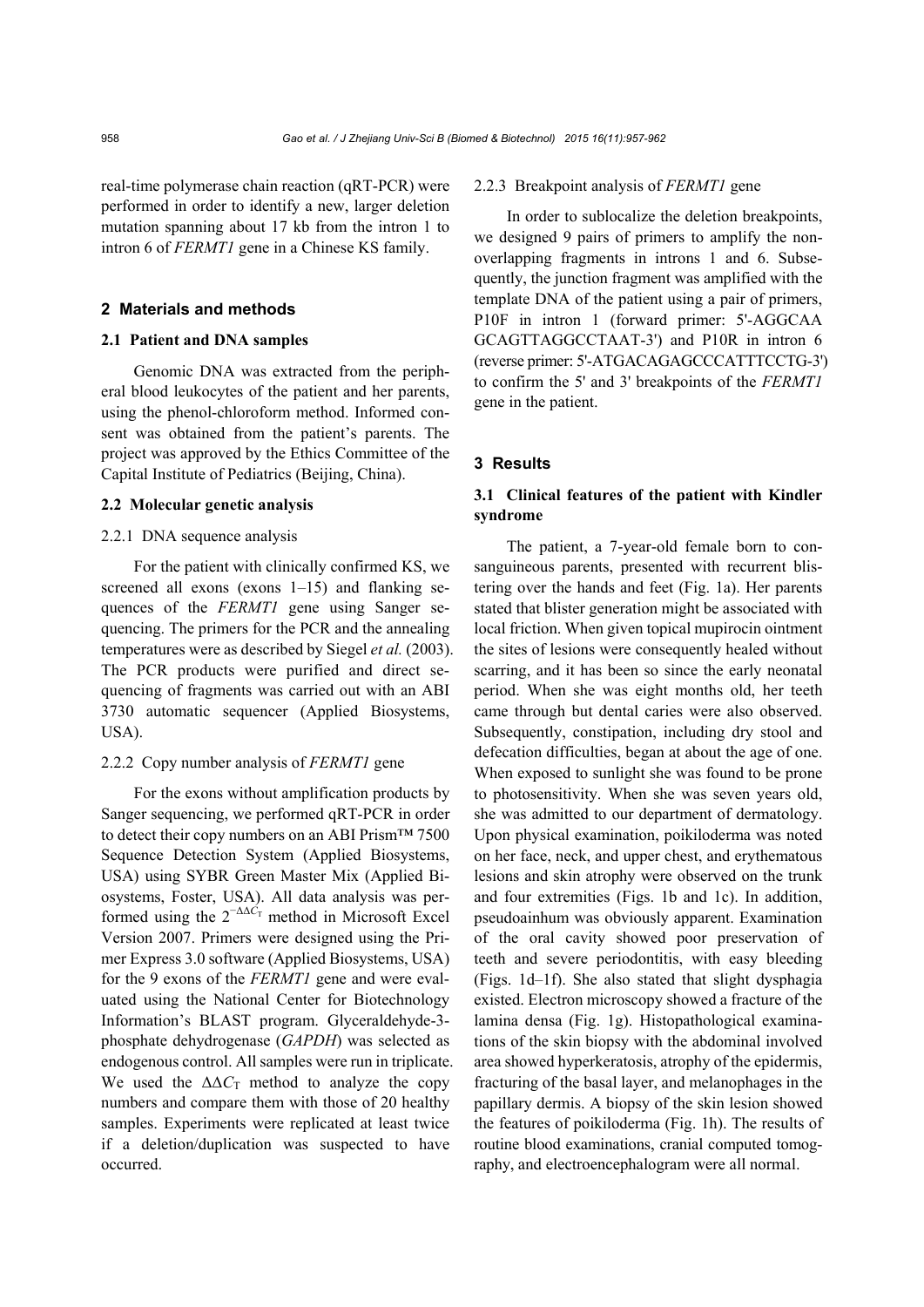*Gao et al. / J Zhejiang Univ-Sci B (Biomed & Biotechnol) 2015 16(11):957-962* 959



**Fig. 1 Clinical features of the patient with Kindler syndrome** 

(a) Pedigree figure of the family (circle=female, square=male, black=carrier of the *FERMT1* gene mutation; blank=normal); (b) Poikiloderma on her face; (c) Cigarette-paper-like atrophy on the skin of abdomen; (d) Erosion on the gingivitis; (e) Pseudoainhum and marked skin atrophy on hands; (f) Erosions and scars on the dorsal aspects of the feet; (g) Electron microscopic showed the fissure in lamina lucida (arrows); (h) Histopathological examinations of skin biopsy of the abdominal involved area showed hyperkeratosis and melanophages in the papillary dermis

#### **3.2 Molecular genetic analysis**

## 3.2.1 DNA sequence analysis

After the Sanger sequencing of the *FERMT1* gene, no mutation was identified within 10 exons, including exons 1 and 7–15 in the patient. However, DNA sample from the patient failed to yield PCR amplification products for exon 2 to exon 6 (5 exons), whilst they could be amplified in the normal controls and her parents, which revealed that the amplification condition was optimal.

3.2.2 Gene copy number changes and breakpoint confirmation

Since no amplification products for exon 2 to exon 6 were observed with the patient, we were able to precisely identify the copy numbers of this gene (exons 1,  $2-7$ , 14, and 15) using qRT-PCR on genomic DNA. This result further showed that, for exons 2–6, both of the patient's parents carried one copy and the patient had no copy. However, for exons 1, 7, 14, and 15, the patient and her parents carried two copies (Fig. 2).





The results of DNA sequencing and copy numbers analysis revealed that the 5' and 3' breakpoints may be closed to exons 1 and 6, respectively. Several amplification results from intron 1 and intron 6 confirmed that 5' and 3' breakpoints were located in introns 1 and 6, respectively. With primers P10F and P10R, the truncated PCR product (763 bp) was obtained from the patient, which revealed that a homozygous large deletion mutation of 17 252 kb was observed in the patient. Meanwhile, her parents both carried the same heterozygous deletion mutation. However, no truncated fragments were observed within the normal controls (Fig. 3).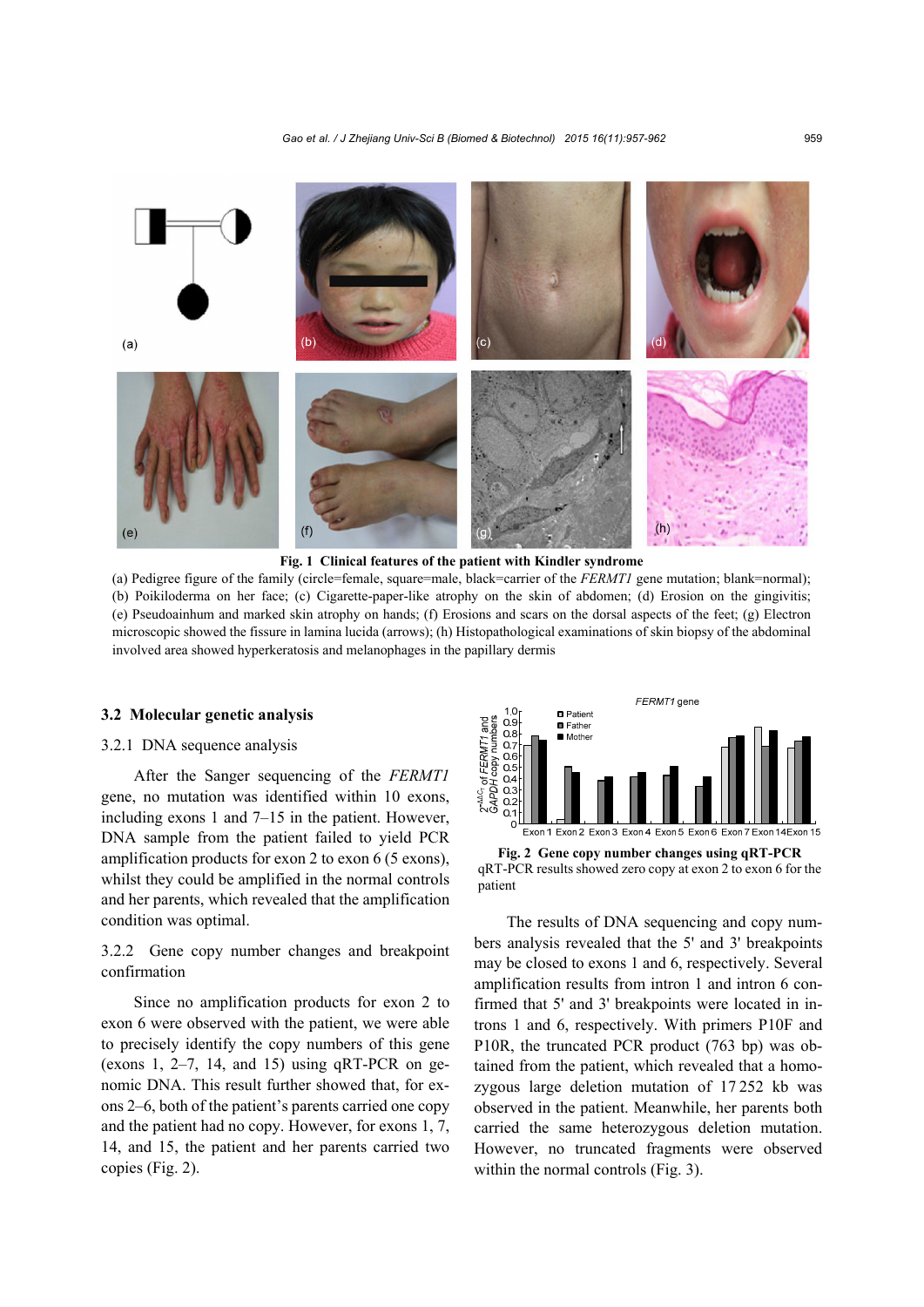



(a) 763-bp product was obtained from the patient and her parents, while no amplicons were detected for the normal control since the 18 015-bp product from the normal allele might be too large to amplify in this experiment. M: DNA marker I; P: patient; PF: patient's father; PM: patient's mother; Con: control. (b) 763-bp fragment from the patient revealed the 5' and 3' breakpoints within introns 1 and 6 and the 14-bp short homology across the breakpoints is shown in the box. (c) *FERMT1* genomic region spans exons 1–7, and the 17 252-bp deletion is delineated with a dashed line. P: primer

#### **4 Discussion**

In this paper, we have reported a Chinese patient with KS, who had been molecularly confirmed to carry a large homozygous deletion of the *FERMT1* gene. To date, over 70 *FERMT1* gene mutations have been reported (Lai-Cheong *et al.*, 2007; Mansur *et al.*, 2007; Has *et al.*, 2008; Zhou *et al.*, 2009; Mas-Vidal *et al.*, 2010; Kartal *et al.*, 2015; Youssefian *et al.*, 2015). Many mutations are single nucleotide substitutions, including missense mutations, nonsense mutations, etc.

The predicted protein structure of kindlin-1 encoded by *FERMT1* gene reveals several domains of interest, in particular the FERM domain which is interrupted by a pleckstrin homology (PH) domain (Jobard *et al.*, 2003; Yates *et al.*, 2012). The protein is expressed at high levels in epithelia, in particular in the epidermis and the gastro-intestinal tract (Sadler *et al.*, 2006). Loss of kindlin-1 would interrupt the organization and anchorage of the actin cytoskeleton to integrin-associated platforms. To our knowledge, our patient carried the largest genomic deletion of the *FERMT1* gene, spanning 17 kb from intron 1 to intron 6. We suspected that it was possible that this deletion might lead to a complete loss of exon 1 to exon 7 (1–319 aa). Moreover, it is noteworthy that the deletion range contained the translation initiation site (TIS) ATG located in exon 2. We used ORF (open reading frame) Finder (http://www.ncbi.nlm.nih.gov/gorf/ orfig.cgi) to predict the complementary DNA (cDNA) sequences lacking in the original TIS for potential protein encoding segments. The predicted TIS might be the new start codon, which was 690 bp in length and encoded a 230-aa protein. The predicted protein starting at ATG in exon 7 was 447 aa shorter than normal kindlin-1. It is therefore presumed that the truncated kindlin-1 fragment might lead to elimination of the entire N-terminal FERM domain and most of the PH domain of kindlin-1. It is also possible that no kindlin-1 is expressed at all. It is a pity that we cannot perform a mutant protein expression analysis since no further samples of the patient's skin were available.

During the repair of double strand breaks (DSBs) in DNA, several different mechanisms are involved, including non-homologous end-joining (NHEJ),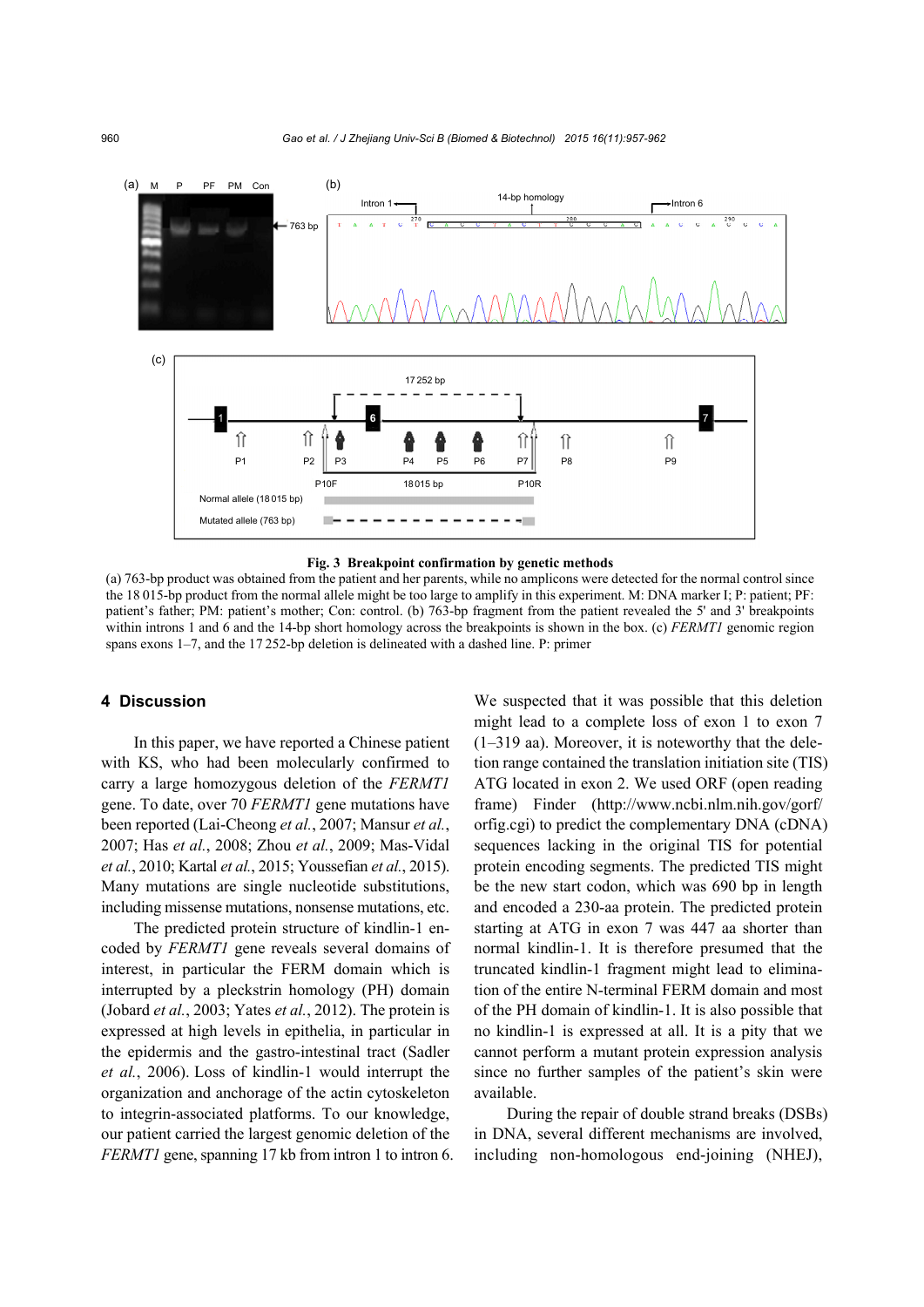microhomology-mediated replication-dependent recombination (MMRDR), and homologous recombination (HR) (including non-allelic homologous recombination (NAHR) and single strand annealing (SSA)) (Chen *et al.*, 2010; Schipler and Iliakis, 2013). Large genomic deletions of the *FERMT1* gene can often occur through erroneous recombination of non-allelic homologous repetitive elements, such as Alu sequences (Has *et al.*, 2006). By blasting these with the wide sequences, we found that the 5' and 3' breakpoints had 14 bp identical sequences. Meanwhile, analysis of the intron sequence repeat elements by the RepeatMasker program revealed that the 5' and 3' breakpoints were located in the AluSg and AluSp elements, respectively. Thus, we suspected that the deletion breakpoints embedded in Alu repeats might be mediated by Alu-mediated HR. Zhou *et al.* (2009) assumed that 3017-bp deletion in the *FERMT1* gene may be caused by matrix attachment regions (MARs) (the short homologous sequence GA and the sequence TTTAAA), rather than by the Alu/Alu HR.

To date, the genomic Sanger sequencing has been the main detection method to screen the *FERMT1* mutation for KS patients, since the majority of *FERMT1* mutations are single nucleotide substitutions, including missense mutations, nonsense mutations, etc. However, in some cases, *FERMT1* mutations could not be disclosed using the methods outlined above. In view of the presence of many repeat sequences in introns of the *FERMT1* gene, we suspected that a certain proportion of cases might be due to large scale deletion of this gene. As more KS patients were confirmed with large deletion of the *FERMT1* gene (Has *et al.*, 2008; Zhou *et al.*, 2009), many researches revealed that a rational mutation detection strategy of *FERMT1* mutations would be necessary for the genetic diagnosis of KS patients (Takeichi *et al.*, 2015). Thus, we proposed that a copy number analysis of *FERMT1* gene might be an optimal procedure for the patients not fully confirmed by genomic Sanger sequencing. This could help us to preliminarily determine the deletion range. Subsequently, the 5' and 3' breakpoints would be sublocalized by PCR and direct sequencing. Primers designed near the two breakpoints would help us to confirm the deleted sequences.

Our study identified a new large deletion mutation of *FERMT1* gene, which might expand the mutation database. Moreover, based on the experience of detecting the mutation, we would emphasize that a rational diagnostic procedure of *FERMT1* gene mutations screening would be advisable.

#### **Acknowledgements**

We are grateful to the patient and her family for their participation in this study.

## **Compliance with ethics guidelines**

Ying GAO, Jin-li BAI, Xiao-yan LIU, Yu-jin QU, Yan-yan CAO, Jian-cai WANG, Yu-wei JIN, Hong WANG, and Fang SONG declare that they have no conflict of interest.

All procedures followed were in accordance with the ethical standards of the responsible committee on human experimentation (institutional and national) and with the Helsinki Declaration of 1975, as revised in 2008 (5). Informed consent was obtained from the patient for being included in the study. Additional informed consent was obtained from the patient for whom identifying information is included in this article.

## **References**

- Chen, J.M., Cooper, D.N., Ferec, C., *et al.*, 2010. Genomic rearrangements in inherited disease and cancer. *Semin. Cancer Biol*., **20**(4):222-233. [doi:10.1016/j.semcancer. 2010.05.007]
- Has, C., Bruckner-Tuderman, L., 2006. Molecular and diagnostic aspects of genetic skin fragility. *J. Dermatol. Sci*., **44**(3):129-144. [doi:10.1016/j.jdermsci.2006.08.003]
- Has, C., Wessagowit, V., Pascucci, M., *et al.*, 2006. Molecular basis of Kindler syndrome in Italy: novel and recurrent Alu/Alu recombination, splice site, nonsense, and frameshift mutations in the *KIND1* gene. *J. Invest. Dermatol*., **126**(8): 1776-1783. [doi:10.1038/sj.jid.5700339]
- Has, C., Yordanova, I., Balabanova, M., *et al.*, 2008. A novel large *FERMT1* (*KIND1*) gene deletion in Kindler syndrome. *J. Dermatol. Sci. Dec*., **52**(3):209-212. [doi:10. 1016/j.jdermsci.2008.07.007]
- Herz, C., Aumailley, M., Schulte, C., *et al.*, 2006. Kindlin-1 is a phosphoprotein involved in regulation of polarity, proliferation, and motility of epidermal keratinocytes. *J. Biol. Chem*., **281**(47):36082-36090. [doi:10.1074/jbc. M606259200]
- Jobard, F., Bouadjar, B., Caux, F., *et al.*, 2003. Identification of mutations in a new gene encoding a FERM family protein with a pleckstrin homology domain in Kindler syndrome. *Hum. Mol. Genet*., **12**(8):925-935. [doi:10.1093/hmg/ ddg097]
- Kartal, D., Borlu, M., Has, C., *et al.*, 2015. A novel mutation in the *FERMT1* gene in Turkish siblings with Kindler syndrome. *J. Eur. Acad. Dermatol. Venereol*., in press. [doi:10.1111/jdv.13163]
- Kern, J., Herz, C., Haan, E., *et al.*, 2007. Chronic colitis due to an epithelial barrier defect: the role of kindlin-1 isoforms.